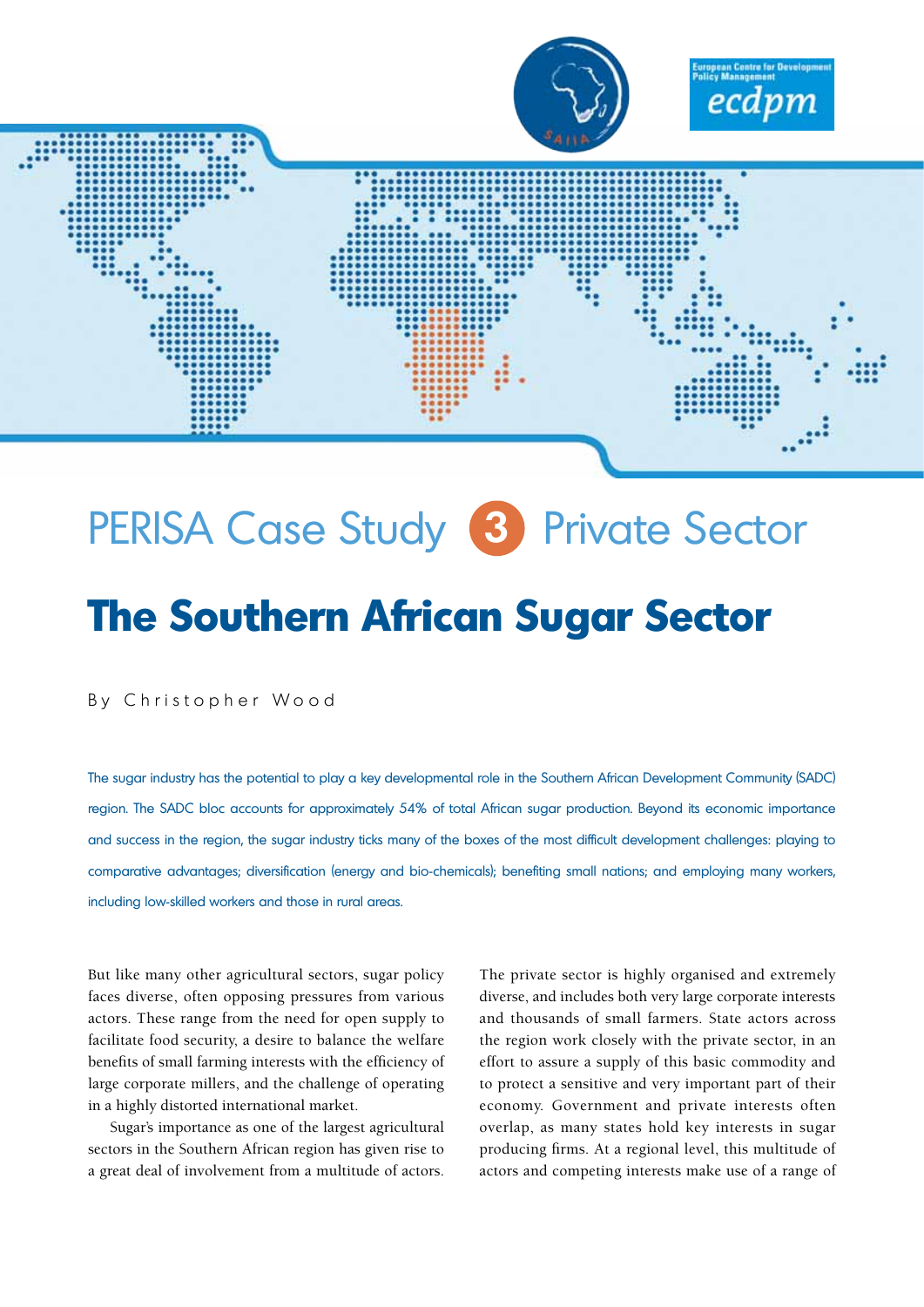forums for co-operation, some mandated by the SADC Sugar Cooperation Agreement and others privately organised.

A political-economy approach therefore has much to offer an analysis of the sector, which sits at the crossroads of a diverse private sector and a great deal of government involvement. Recent successes and difficulties in co-operation offer lessons on both the nature of South African regional co-operation, and on the management of emerging agricultural sectors.

Sugar is one of the most heavily subsidised products in the world. Globally, sugar producers on average receive income of almost double the world price of sugar. The average price of sugar on the world market is consistently below the average cost of production of this sugar. Policymaking in so distorted a market runs the risk of falling into the trap of a race towards everincreasing subsidisation and protectionism. With so few countries committing to free, unprotected trade in sugar, there are very low incentives for newer free trade agreements (FTAs) to work towards an open market for the product.

Sugar imports into the Southern African Customs Union (SACU) member states face a tariff that only comes into effect when the long-term average world price of sugar drops below a given dollar-based reference price. This means that since 2009 sugar tariffs have not been levied against imports, in large part because of sustained increases in the global price of sugar as a result of weather, rising developing country middle class demand and partly increasing demand for cane for ethanol production. In 2008 both the South African Sugar Association (SASA) and the Swaziland Sugar Association (SSA) lobbied the International Trade Administration Commission (ITAC) for an increase in the tariff-activating reference price, from \$330/tonne to \$400/tonne and \$420/tonne respectively. ITAC did recommend a revision of the reference price, but only to a level of \$358/tonne, which did not activate tariff protection in the years that followed.

# THE SUGAR INDUSTRY IN SADC

At the time the SADC Protocol on Trade came into effect, on 25 January 2000, tariff protections were active and sugar in the region was highly protected. Sugar exporters' access to the SACU market was restricted by

a tariff of 19.2 US cents<sup>1</sup> per kilogram of cane sugar,<sup>2</sup> a restriction that applied to all countries outside SACU. Across the remainder of SADC, higher levels of protection applied across nearly all sugar producer member states. Given these levels of protectionism and concerns about the vulnerability of domestic sugar industries, it is perhaps unsurprising that sugar was recognised as a sensitive product during the trade protocol negotiations.

Despite this, an agreement was reached to attempt to facilitate a more integrated regional market for sugar, in the form of a co-operation agreement, which became Annex VII of the SADC Protocol on Trade, titled 'Concerning Trade in Sugar'. Although the agreement acknowledges the need for regional integration and the loosening of barriers to trade, it argues that the 'highly distorted' world sugar market requires some level of tariff and non-tariff barriers (NTBs) to protect regional producers from dumping and price subsidisation.<sup>3</sup> The response to these distortions proposed in the annex includes some level of protectionism, but is also marked by a high level of co-operation between member states, with the stated aim of improving the competitiveness of the region's sugar producers, in anticipation of a liberalised world market.

The annex is headlined by the offer of partial access to the SACU market for SADC surplus sugar producers. This access does not take the form of complete liberalisation, but rather the setting of import quotas. These quotes are governed by a formula that allocates access based on the size of each country's surplus sugar production, and the level of market growth in SACU. This offers non-SACU surplus producers, such as Malawi, Mauritius, Mozambique, Tanzania, Zambia and Zimbabwe, the chance to export some level of duty-free sugar to the region, facilitating the development of more

<sup>1</sup> Based on the January 2000 rand–dollar exchange rate using http://www.onanda.com, where 118.9 SA cents = 19.2 US cents.

<sup>2</sup> Cassim R, Onyango D & DE van Seventer, *The State of Trade Policy in South Africa*, Trade and Industrial Policy Strategies, 2004, http://www.acp-eu-trade.org/library/ files/Cassim-Onyango-Van-Seventer\_EN\_2002\_TIPS\_ Trade-policy-South-Africa.pdf.

<sup>3</sup> SADC, SADC Protocol on Trade: Annex VII Concerning Trade in Sugar. Gaborone: SADC, http://www.tralac.org/ files/2011/11/SADC-Trade-protocol-Annex-VII.pdf.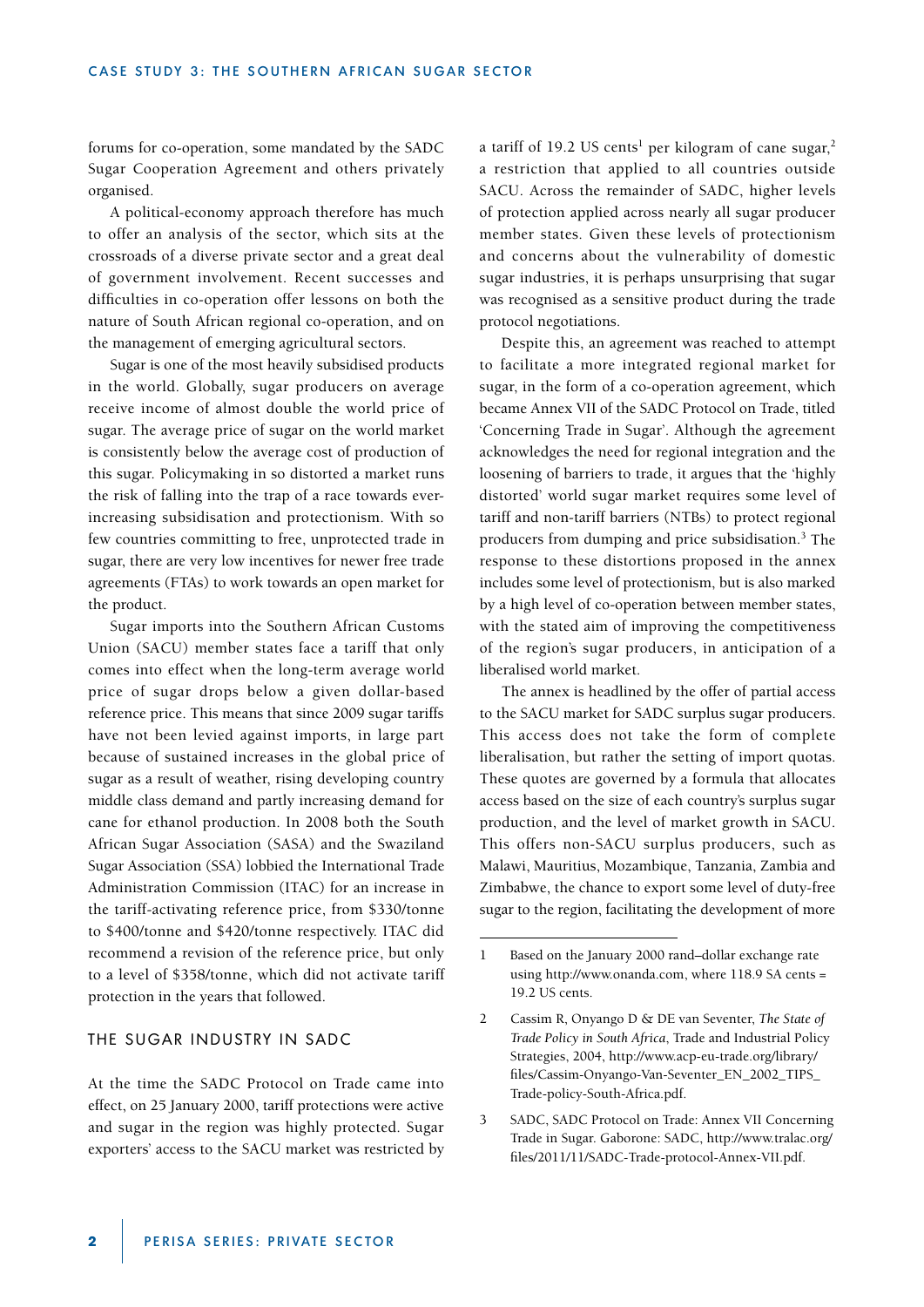competitive production in these countries and taking some of their sugar off the low-priced, distorted world market.

The management of this formula, and further co-operation in general, takes place through a committee established by Annex VII, the Technical Committee on Sugar (TCS), whose members comprise government and industry representatives. The TCS usually meets three times a year.

#### **Country overview**

Of the 15 SADC member states, five – Angola, Botswana, Lesotho, Namibia and Seychelles – are non-producers of sugar, although Angola is restarting production by 2014. A further three – the Democratic Republic of Congo (DRC), Madagascar and Tanzania – produce some sugar, but not enough to meet domestic consumption demands. The remaining seven countries – Malawi, Mauritius, Mozambique, South Africa, Swaziland, Zambia and Zimbabwe – are surplus producers of sugar. Although the general co-operation elements of the sugar agreement for the SADC FTA can be applied to all SADC member states that are participating in the FTA (Angola, the DRC and Seychelles are not yet participating), the quota access into the SACU market only comes into effect for those producing surplus sugar. In its present form it therefore applies to five producers: Malawi, Mauritius, Mozambique, Zambia and Zimbabwe.

The five non-producers of sugar all consume substantial levels, and therefore have an interest in assuring cheap and easy access to global sugar supply lines. Of the five non-producers of sugar, Angola levies a tariff on imports of sugar, of a marginal 2% on raw sugar imports and 10% on refined sugar imports. Three members of this group fall within SACU, guaranteeing easy access to South African and Swazi sugar imports, but placing them behind any potential SACU tariff barriers.

There is a great deal of diversity in the export group. The DRC and Zimbabwe are both high-potential sugar producers, with Zimbabwe being the second-lowest cost producer in the world, but with capacity currently limited in both countries by political circumstances, although Zimbabwe has installed production capacity which remains intact and has started to recover. Swaziland, Malawi and Zambia have all developed large,

highly efficient sugar industries – ranked respectively as the third-, fourth- and 11th-lowest cost producers in the world in 2007 – off the back of favourable natural conditions and preferential access to the EU market under the EU's African, Caribbean and Pacific Group of States (ACP) sugar protocol programmes. Mauritius has similarly taken advantage of preferential market access, but remains a relatively uncompetitive, high-cost producer of sugar, and as a result has been making efforts to diversify away from reliance on the sugar sector, which accounts for 25% of its export earnings. Madagascar has a small sector, largely reliant on older mini-mills. South Africa is by far the largest sugar manufacturer in the group, and benefits from good natural conditions, good infrastructure and a highly organised corporate sugar sector with significant research capacity. The combination of factors means South Africa is the 8<sup>th</sup>-lowest cost producer (Free on Board), and the 18th-largest producer worldwide. (See Figure 1 on page 4.)

## **Domestic actors**

Domestic government actors play a deep and diverse role in the sugar industry, and their involvement broadly takes place on three levels. Firstly, many governments hold direct ownership stakes in various firms. Of the 10 sugar-producing countries in the SADC region, five have partial government ownership of major sugar firms. Secondly, departments concerned with growth, trade and industry often pay particularly close attention to the industry, as sugar is a vital component of many regional economies, ranking in the top-10 largest export items of seven SADC countries. Thirdly, many states are directly involved in the marketing and regulation of the sugar industry, through specialised boards and agencies.

The nature of private-sector actors is generally dependent on the model of production used. In some states, sugar millers source cane and beet from a large network of outgrowers, mostly small farmers, who then claim a portion of the sugar sales proceeds based on a proceeds sharing agreement. In other cases, such as in Swaziland, major producers grow cane themselves on large industrial plantations. And in other cases, such as Zimbabwe, a mixed system is used. Outgrowers are often organised, as a consequence of maintaining their relationship with millers, and have the potential to place significant domestic political pressure on governments.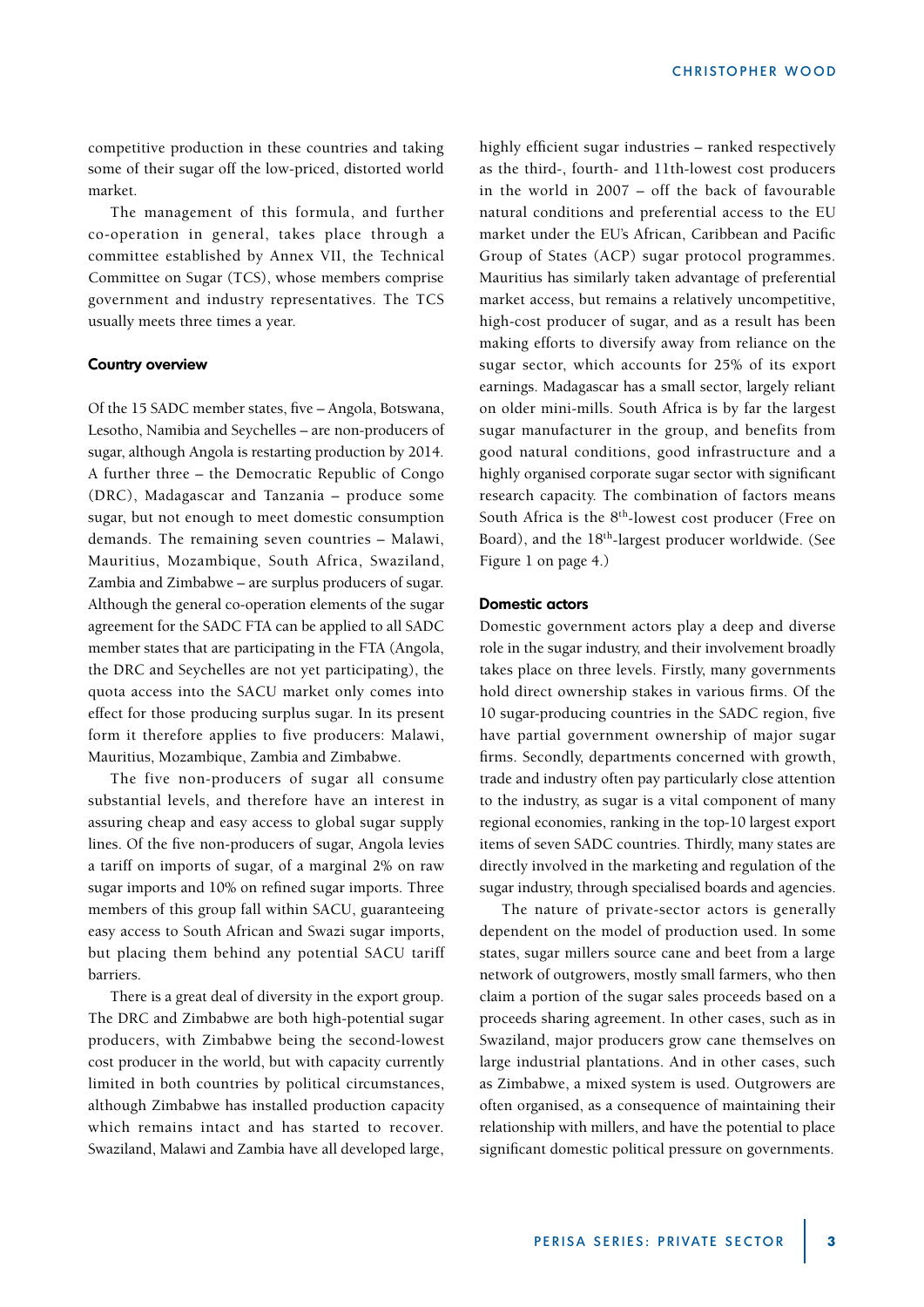| <b>Country</b>      | <b>Production</b> | <b>Consumption</b>   | <b>Imports</b>       | <b>Exports</b> |
|---------------------|-------------------|----------------------|----------------------|----------------|
| Angola <sup>a</sup> | 0<br>(2012?)      | 280 000<br>estimated | 277 000<br>estimated | $\Omega$       |
| DRC <sup>a</sup>    | 70 000            | 160 000              | 44 000               | $\Omega$       |
| Madagascar          | 60 000            | 145 000              | 155 000              | 16 000         |
| Malawi              | 297 000           | 171 000              | $\Omega$             | 107 000        |
| <b>Mauritius</b>    | 452 000           | 36 000               | 21 400               | 469 000        |
| Mozambique          | 375 000           | 202 000              | 3 0 0 0              | 189 000        |
| <b>South Africa</b> | 1 909 000         | 1979000              | 120 000              | 378 000        |
| Swaziland           | 582 000           | 309 000              | $\Omega$             | 172 000        |
| Tanzania            | 304 000           | 480 000              | 105 000              | $\Omega$       |
| Zambia              | 383 000           | 173 000              | 1 000                | 246 000        |
| Zimbabwe            | 350 000           | 236 000              | 30 000               | 114 000        |

#### **Table 1: SADC sugar industry (tonnes of sugar), 2010–11**

a ISO Stats Bulletin, December 2011, *tel quel*.

Note: Botswana, Namibia, Lesotho and Seychelles are non-producers.

South Africa = 47% of production; 49% of consumption; and 38% of exports.

Source: SASA, 'Agri SA conference presentation', 21 February 2012, http://www.agrisa.co.za/konferensie/Agrisa/Dag02/14h10%20 -%20AD%20Presentation,%20Agri%20SA,%20Feb12,%20v.03.pdf.

Nevertheless, the larger millers and marketing agencies arguably play a bigger role at the regional level, and often share concerns with outgrowers, as their interests are linked by the proceeds-sharing agreements. With the exception of the more diverse Madagascar, Mauritius, the DRC and Tanzania, most countries have a relatively concentrated sugar industry, with one, two or three major sugar producers. Although a range of companies operate across the 10 countries, two major South African firms – Illovo and Tongaat Hulett – have especially important interests in companies across the region. Illovo's interests include a majority of Swaziland's Umbombo, a majority of Malawi's sole sugar producer, Sucoma, and ownership of the dominant Zambian producer, Zambia Sugar. Tongaat Hullet runs the two biggest producers in Mozambique, and has controlling shares in the two biggest Zimbabwean producers, Triangle and Hippo Valley.

The political economy of the region is therefore characterised by a private sector that is wary of a highly distorted international market, but unified in the region by concentrated common ownership interests.

Government actors have a two-fold vested interest in the protection of the sugar industry – through their part ownership of some industries, and the strategic importance of the sugar industry to their economies.

#### **Regional forums**

Regional co-operation formally takes place within three forums. The TCS was founded as part of the SADC Sugar Agreement found within the SADC Free Trade Area. The group meets three times a year, and gathers representatives from government and the sugar industry. The committee includes two working groups, a technical working group and a trade policy working group.

SADC sugar producers have their own Sugar Producers Consultative Forum (SPCF). The SPCF meets prior to TCS and working group meetings. The forum's secretary is the international affairs manager at SASA, while the chairman is the chief executive officer of the SSA, a reflection of the two countries' status as the two biggest sugar producers in SADC, and the only two SACU sugar producers.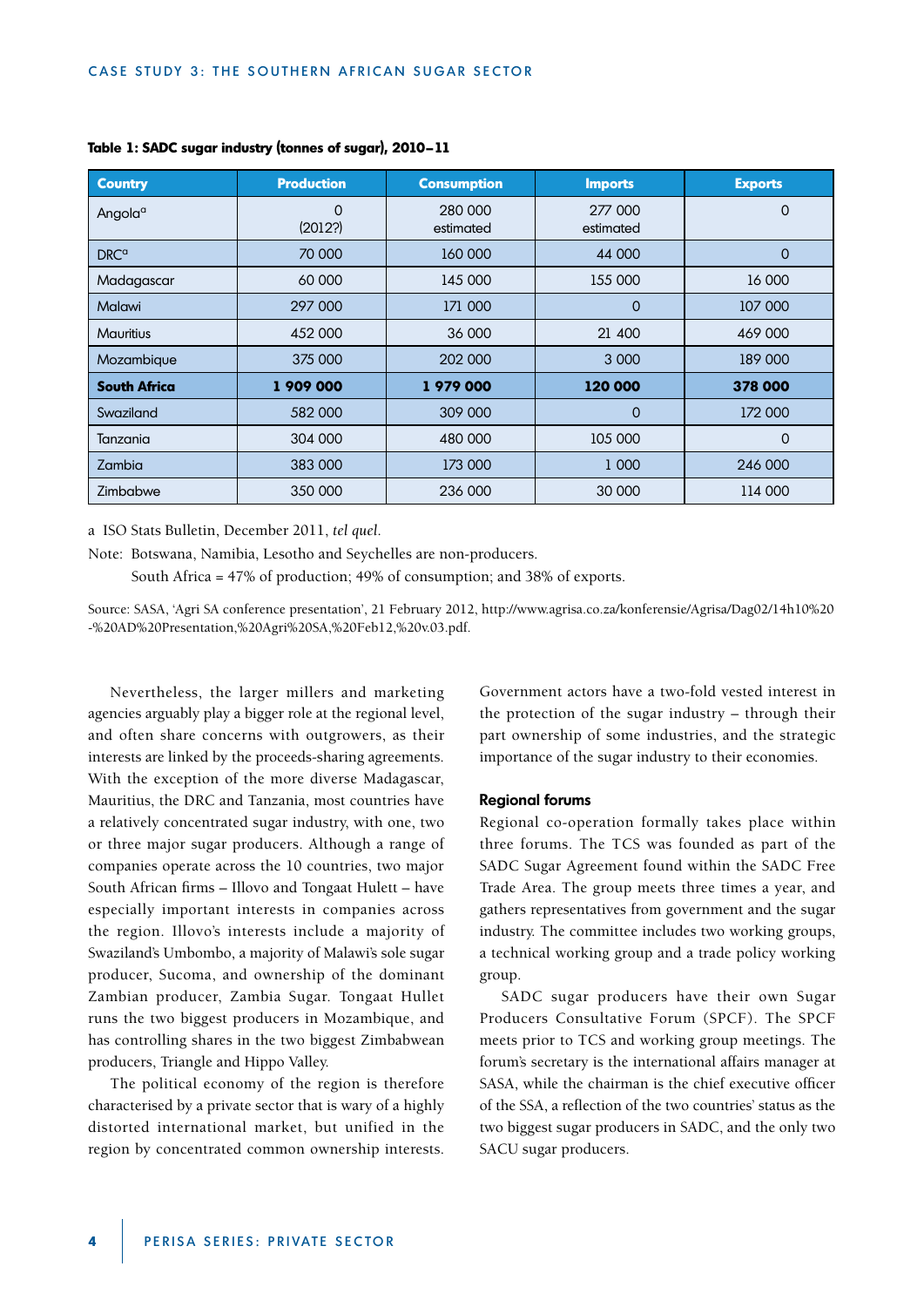The Federation of SADC Sugar Producers (FSSP) is the umbrella body for the regional sugar industry. It was formed in 2000, with the purpose of working to promote the common interests of the region's sugar markets, and to identify potential joint projects.

**Table 2: Recent policy achievements in SADC regional sugar collaboration**

| ı | On-going implementation of Annex VII itself                                                     |  |
|---|-------------------------------------------------------------------------------------------------|--|
| 2 | Drafting of Regional Sugar Strategy, and<br>comprehensive action plan                           |  |
| 3 | Active regional bio-security co-operation.<br>Drafting of regional bio-security plan            |  |
| 4 | New basis for non-SACU SADC member states'<br>access to the SACU sugar market                   |  |
| 5 | Scanning charges on exports and imports at<br>Maputo Port challenged                            |  |
| 6 | <b>SADC Best Management Practice Guidelines</b><br>initiated for sugarcane and sugar production |  |

Source: Presentation by the South African Sugar Association at Agri SA conference, 21 February 2012.

# CONCLUSION

The discussion illustrates that the sugar industry in Southern Africa is extensive, making up slightly more than half of the continent's sugar production. The industry is characterised by private–public partnerships in its production chains. Sugar production, furthermore, plays a prominent role in the agricultural economies of the various member states, as it employs large numbers of low-skilled workers. It also employs skilled industrial workers in the mills.

The regional political economy of the sugar industry is poised within a relatively unfavourable global market, characterised by heavy subsidies and a growing trend towards dumping from other parts of the world. This common anti-dumping concern among regional players has helped to cement the relationship across member states. Solidarity is also augmented by the ownership pattern across the region. Most South African companies are actors in the regional sugar production landscape.

A major concern in the emerging sugar landscape is the impending decrease in the value of benefits for most of the major regional players from the EU's preferential trade scheme for ACP countries. The EU is reforming its sugar regime, and the effect will be to decrease the price of sugar in the market. Many of the SADC region's producers are heavily reliant on the EU market as a good value export destination.

What emerges from the study is that Angola and the DRC, which have sizeable markets, still levy a sugar tariff despite their having very small sugar industries to protect. The regional sugar producers would benefit from Angola and the DRC opening their markets to increased sugar imports from fellow regional producers. Member states that have uncompetitive sugar industries also need to find ways to increase efficiency and decrease production costs or they could be forced to downscale their sugar production, in the face of competition from more competitive producers. There is also a case for the region to increase NTBs in order to protect the regional producers from possible dumping by highly subsidised producers from outside the region. It is encouraging that there is already a critical mass of organised sugar producers in the region, in the form of the FSSP. The sugar industry is one of the most united sectors in the private space within the SADC region. This in itself augurs well for mobilising member states towards more beneficial regional agreements on sugar production and marketing and expansion in the sector.

# REFERENCES

Chilala B, *Guide to the SADC Protocol on Trade*. Harare: Southern Africa Global Competitiveness Hub, 2009.

Flatters F, *The SADC Trade Protocol: Impacts, Issues and the Way Ahead*. USAID–RCSA SADC Trade Protocol Project, 2001, http://qed.econ.queensu.ca/faculty/flatters/writings/ ff\_sadc\_impacts.pdf.

Iwanow T, *Impacts of Derogations from Implementation of SADC FTA Obligations on Intra-SADC Trade*. Gaborone: Southern Africa Trade Hub, 2011.

Sandrey R & N Vink, 'Chapter 9: Sugar in South Africa and Swaziland', in Bösl A *et al*., *Monitoring Regional Integration in Southern Africa Yearbook 2009*. Gaborone: Stellenbosch: Trade Law Centre for Southern Africa, 2009.

SASA, 'Agri SA conference presentations', Durban, 21 February 2012.